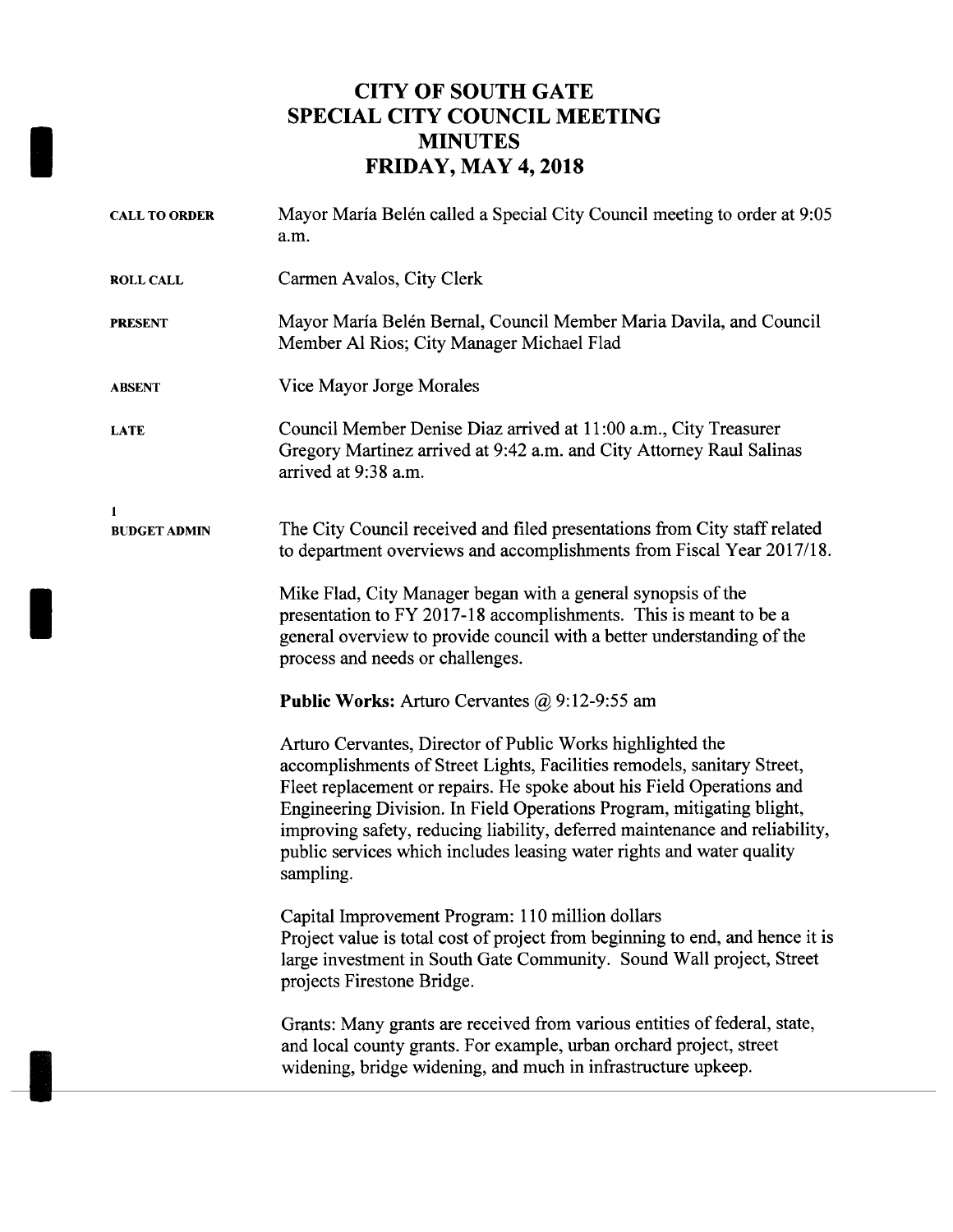# 1 BUDGET ADMIN

CONT'D Regional Programs include LA River Watershed & Revitalization, 1-710 corridor and Eco-Rapid Transit.

> Future issues to be addressed: Street sweeping, storm water compliance, organic waste, deferred maintenance.

Nick Godoy, 8611 San Gabriel Avenue asked questions about entrance onto 710 fwy off Firestone Blvd. He suggested signage.

In closing Mr. Cervantes raised challenges in terms of staffing, equipment concerns, and sweeping cost actual vs. perceived, safe clean water program meaning increased taxes. SB 1383 new organic waste, so changes in disposable waste.

Mayor Bernal inquired about storm water mandates and compliance matters. Mr. Cervantes addressed the item by indicating what it means to be compliance.

Community Development: Joe Perez 9:55- 10: 38 am

Joe Perez, Director of Community Development provided an overview of Community Development Department. Mr. Perez touched upon the economic development strategies, city banding project bike sharing program, Business promotional videos, connection newsletter, visitations, chamber of commerce, commercial imp. Program, hotel market analysis, ENA primestore, and Hughes Bros parking lot sale.

Business Development, Planning, Building & Safety, Code Enforcement, Housing & Grants, Successor Agency- dissolved Redevelopment Agency.

Planning Division does plan check, environmental docs, local hazard mitigation plan, Eco-Rapid Transit Corridor. Building & Safety Division makes certain that all building inspections are in compliance with state codes and new codes that impact community safety.

In code enforcement the idea is about administrative citation as well as compliance to maintain properties. The division also attends neighborhood watch meetings.

Looking Forward the Community Development Department will be addressing Tweedy Blvd/ Gateway District specific plan, Sign ordinance update, local hazard mitigation plan, development review thresholds, zoning code revisions, accessory dwelling units (ADU).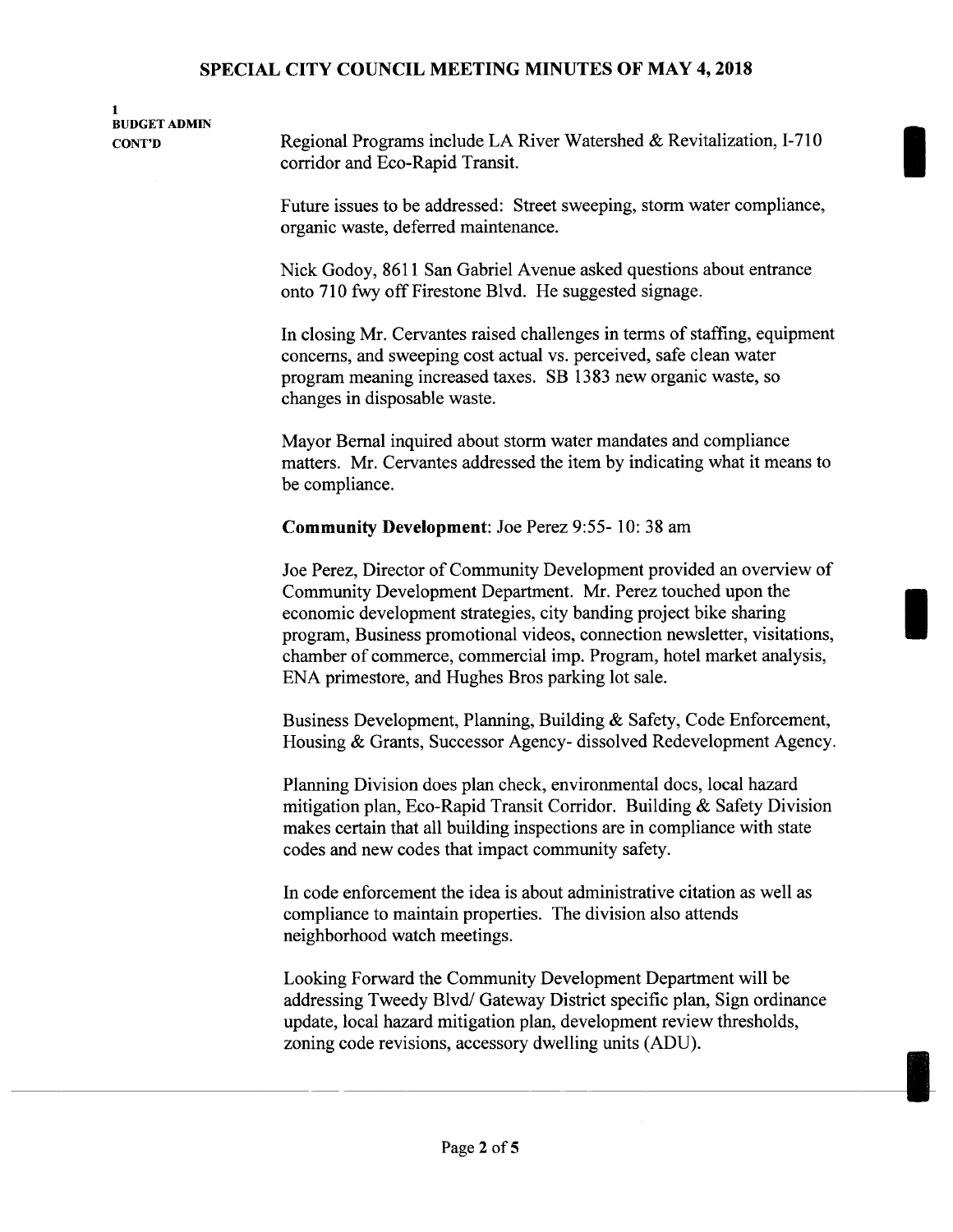| 1<br><b>BUDGET ADMIN</b><br><b>CONT'D</b> | Virginia Johnson, 5751 McKinley Avenue inquired what occurs when<br>ADU is added and property owner then moves away. What is the process<br>for ADU at that time?                                                                                                                                   |
|-------------------------------------------|-----------------------------------------------------------------------------------------------------------------------------------------------------------------------------------------------------------------------------------------------------------------------------------------------------|
|                                           | Mayor Bernal requested that some information regarding ADU guidelines<br>and what considerations were given when compiling the final guidelines.                                                                                                                                                    |
|                                           | Ms. Diana Morales shared information to increase Census form<br>completion from Congresswoman Nanette Barragan.                                                                                                                                                                                     |
| <b>RECESS</b>                             | The City Council recessed at 10:38 a.m., and reconvened at 10:45 a.m., with<br>three (3) Members of Council present.                                                                                                                                                                                |
|                                           | Parks & Recreation: Paul Adams 10:45 -11:45 am                                                                                                                                                                                                                                                      |
|                                           | Paul Adams, Director of Parks & Recreation provided an overview of<br>Parks logistics in terms of employees, space, and parks in the City. The<br>park has 3 divisions, park, recreation, and transit division.                                                                                     |
|                                           | Mayor Bernal and Council Member Rios requested that coordination for<br>trips through ELAC and reaching out new participants. Mayor Bernal also<br>expressed her concerns to increase space for youth outside the Senior<br>Center.                                                                 |
|                                           | Council Member Rios asked about regional coordination with local cities<br>on their transit.                                                                                                                                                                                                        |
|                                           | Mr. Adams expressed past attempts with challenges in setting up bus<br>stops, maintenance, and schedule coordination.                                                                                                                                                                               |
|                                           | Council Member Davila recommended that the Azalea Queen and Grand<br>Marshall should return as well as the Volunteer Dinner and programs to<br>continue some traditions.                                                                                                                            |
|                                           | Council Member Rios shared that there should be a commission to<br>represent Older Americans to share contributions to the community. Mr.<br>Adams noted that he and Council Member Rios would be sitting down to<br>have this discussion to flush it out.                                          |
|                                           | Parks & Recreation accomplishments for 2017-18 azalea festival, summer<br>youth program, golf course programming, master plan 10 yr update,<br>Hollydale Master Plan, Girls Club House needs assessment, Glenn<br>Seaborg House relocation, South Gate Dog Park, sports center roof<br>replacement. |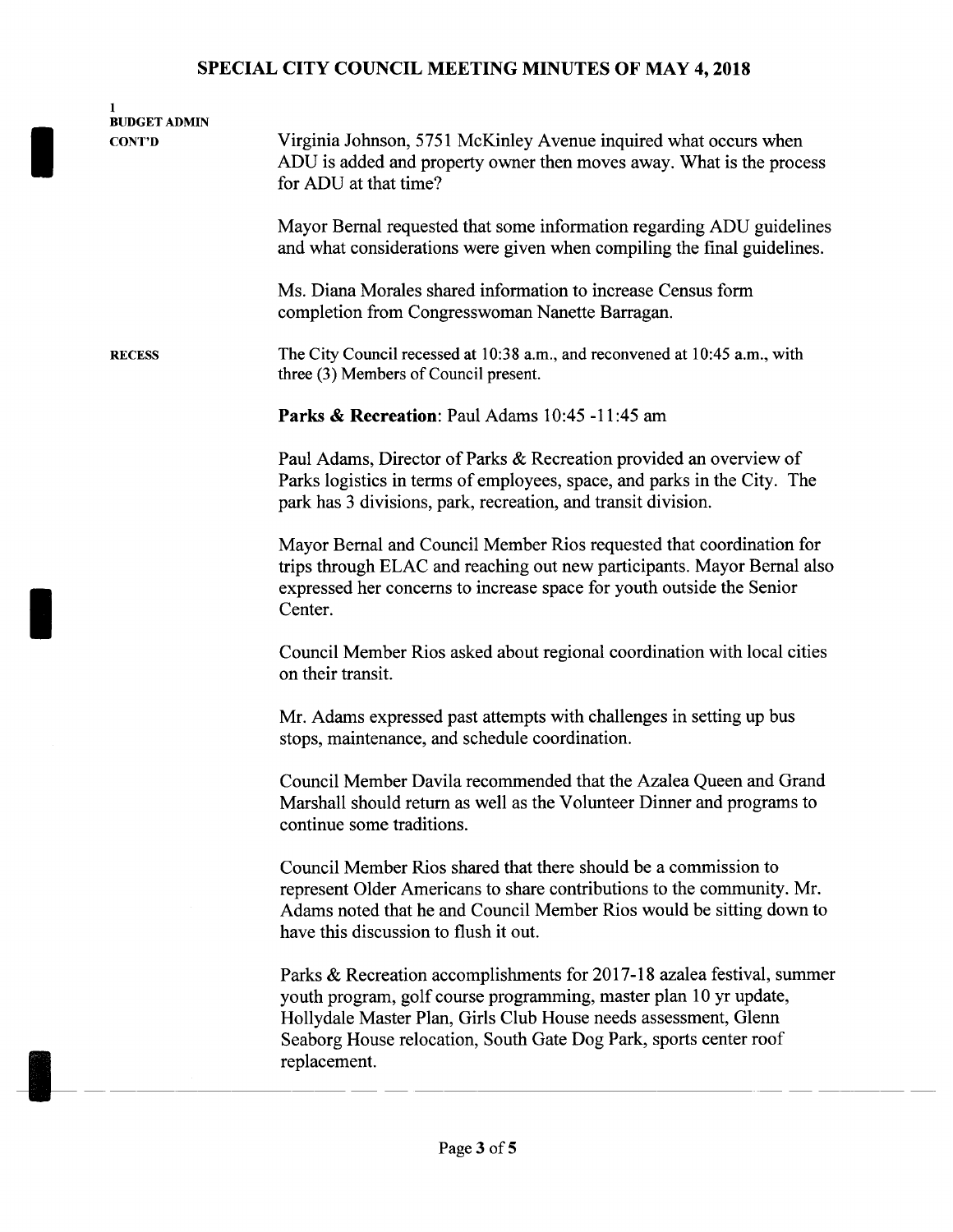| 1<br><b>BUDGET ADMIN</b><br><b>CONT'D</b> | Mr. Adams elaborated on the increased activities for golf, and areas of<br>interest.                                                                                                                                                                                                                                                                                                                   |
|-------------------------------------------|--------------------------------------------------------------------------------------------------------------------------------------------------------------------------------------------------------------------------------------------------------------------------------------------------------------------------------------------------------------------------------------------------------|
|                                           | Council Member Rios shared the possibility of partnership at the City golf<br>course.                                                                                                                                                                                                                                                                                                                  |
|                                           | Mayor Bernal shared what will be done for the Seaborg House and<br>included suggestions for broadening of the activities around it with<br>funding coming from outside sources.                                                                                                                                                                                                                        |
|                                           | Future of Parks & Recreation shared program stats for the various<br>programs offered in the parks dept. Mr. Adams also included future<br>challenges and need to complete Park Master Plan, grant applications and<br>funding opportunities for increase in minimum wage increases, replacing<br>aging vehicles and equipment and expanding local non-profit services and<br>space expansion program. |
|                                           | Raul Salinas, City Attorney provided a brief review on the Brown Act.                                                                                                                                                                                                                                                                                                                                  |
| <b>RECESS</b>                             | Prior to the conclusion of item 1, the City Council recessed at 12:00 p.m.,<br>in order that the Council might hold the closed session meeting. The<br>meeting reconvened at $1:08$ p.m. with three $(3)$ Council present.                                                                                                                                                                             |
|                                           | Police Department: Chief Randy Davis 1:08-1:39 PM                                                                                                                                                                                                                                                                                                                                                      |
|                                           | Randy Davis, Chief of Police provided a brief overview of the Police<br>Department. He also explained in more detail Asset Forfeiture. He also<br>elaborated on current legislation to change or eliminate Asset Forfeiture.                                                                                                                                                                           |
|                                           | He provided an overview of the community programs, reviewed the goals<br>for upcoming year and the new recruitment video preview.                                                                                                                                                                                                                                                                      |
|                                           | Mayor Bernal inquired about the usage of drones. He also included drone<br>use/non-usage and why City of South Gate is not utilizing it.                                                                                                                                                                                                                                                               |
|                                           | Items 2, 3, 4 and 5 were not discussed and moved to future council<br>meetings dates. Motion by Mayor Bernal, second by Councilmember<br>Davila.                                                                                                                                                                                                                                                       |
| $\mathbf{2}$<br><b>BUDGET ADMIN</b>       | The City Council considered allowing staff to make presentations on the<br>City's Municipal Budget, the Capital Improvement Program (CIP) and the<br>City's economic development efforts.                                                                                                                                                                                                              |
|                                           | Item was moved to a future council meeting date.                                                                                                                                                                                                                                                                                                                                                       |